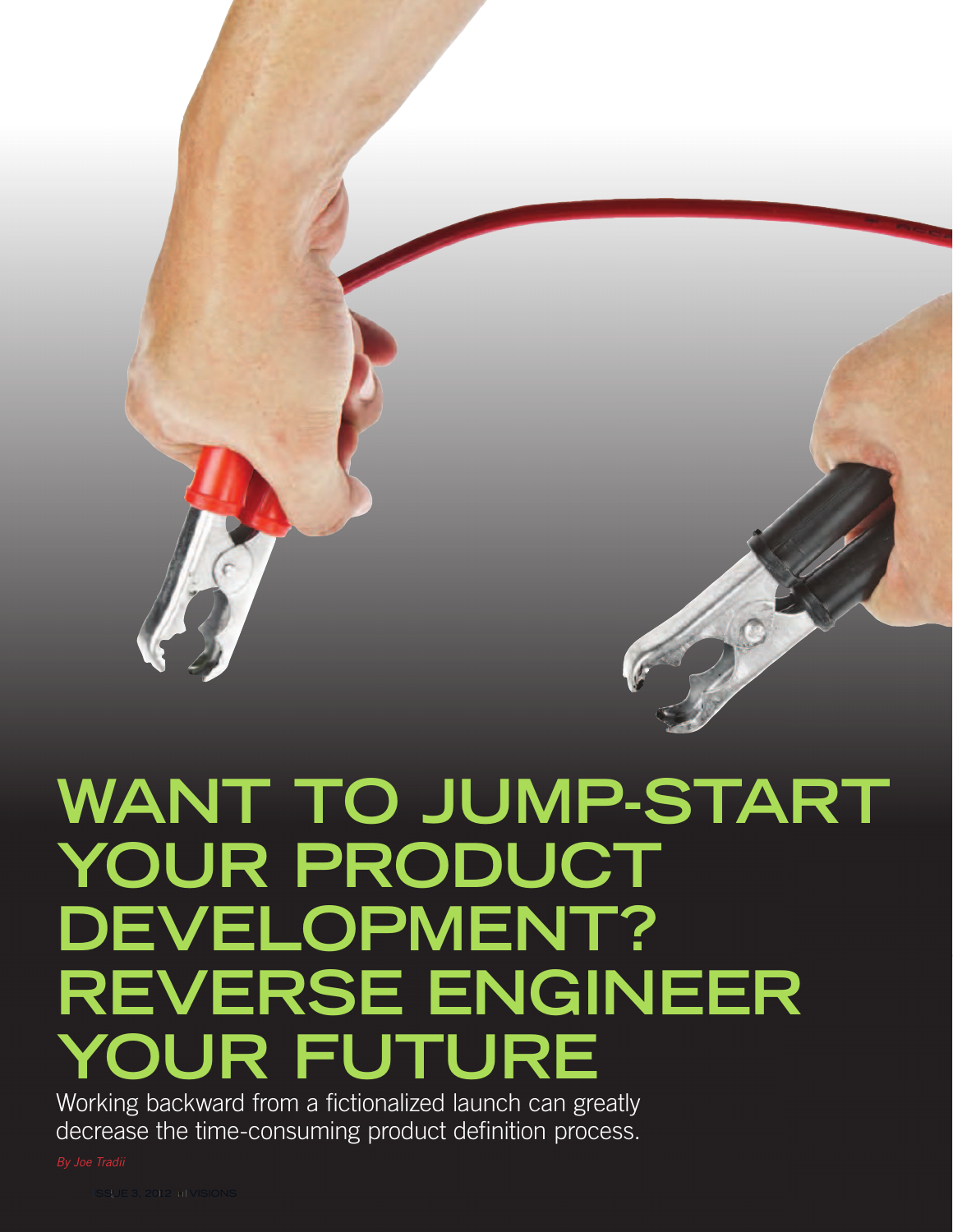

S o you've come to the realization that you're suddenly in the position to play catch-up with your competitors. Reasons why don't matter right now, but getting a competitive product to market as quickly as possible does.

When trying to get back in the game, a product manager is faced with two choices: zig while they're zagging, that is, create a product around a value propostion that hasn't been addressed by the competitors yet, or leapfrog the competition and create a product that takes the existing value proposition to a whole new level. Both are viable strategies and either approach will work with the processes outlined later in this article.

A real-life case at Intuicom provides some tangible examples of how to accomplish these strategies. Intuicom sells wireless broadband solutions into the intelligent transportation market. Typically, this involves both hardware (radios and switches) and software. Customers increasingly judge the value of these solutions based on the proprietary software used to discover and configure the radios.

Intuicom decided to differentiate itself by leapfrogging the competition with its software. This required a crash program for the traffic market (no pun intended). The goal was to get the new product to market in three months, less than a third the normal development time. To meet this ambitious goal, drastically shorten the product definition and use-case creation process.

Clearly, a new approach had to be developed.

#### LOOKING FOR SHORTCUTS

A time-honored catch-up tradition in product development is to reverse engineer the competition's product. One of the major drawbacks of this approach is that the result tends to be a "me too" product that only brings you to parity. You can also bet that by the time you've accomplished this, the competition is ready to release the next version of their product, putting you behind once again.

Instead, we thought, why not reverse engineer our own future product?

The decision to turn the product development process on its head wasn't taken lightly.  $\qquad$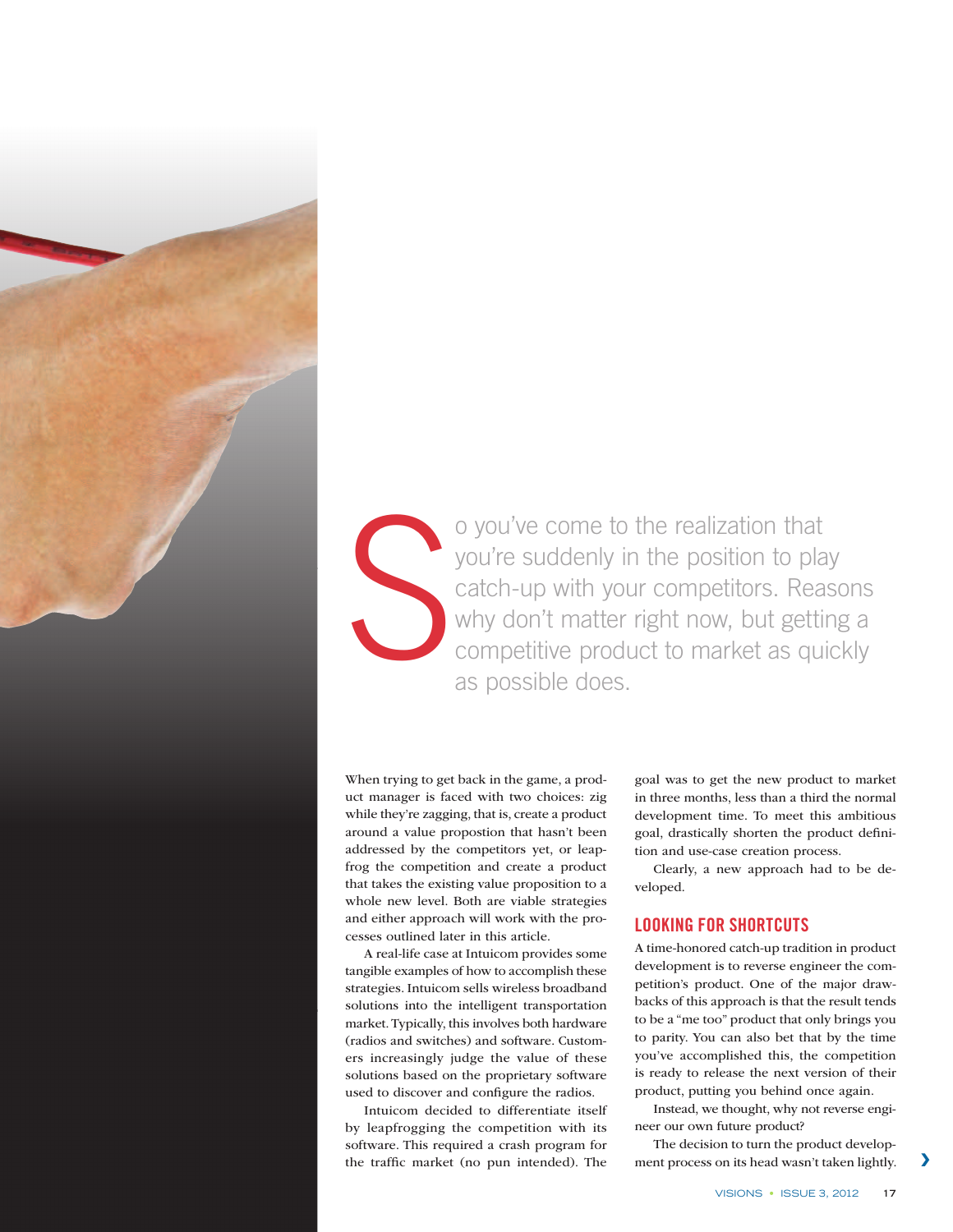

Figure 1: Typical Product Development Process



Figure 2: Reverse-Engineering the Process

We needed buy-in from executive leadership and a team willing to forgo tried-and-true methods. Traditional product development often resembles the process in Figure 1. Ideas are generated, market research is conducted to vette their viability and the product is designed, developed, tested and launched.

To shorten the process, we took a different approach (see Figure 2). Similar to a thought experiment, we imagined we'd just finished a product that was leaps and bounds ahead of anything existing in terms of customer benefits. Then, we created the launch campaign and value proposition that supported our thought experiment product. From here, we were able to discern what features were needed to support those imagined benefits.

## CREATE A FICTIONAL PRODUCT

From this experience, we developed a method to create a fictional killer product by working backward to make it a reality in record time. The method is outlined below.

Step 1. Assemble the team. Assemble a small, multidisciplinary team, including product management, engineering, sales, marketing and production. Make sure everyone on board has the right temperament. A high comfort level with ambiguity is a must.

Assign a voice of the customer. Someone to play the role of your most demanding customer (real or imagined) is key. This person will keep asking for more value in specific ways and push to make it easier to solve their problem. It is important for this role to be free of constraints. Customers don't care about your internal challenges. Remember, no one wants to buy your product. They want to buy what your product does for them.

Assign a competitor proxy. Equally important, someone should stand in for your chief competitor. This will help uncover what makes your competitor nervous—often a good source of opportunity. What are they afraid you might do? Reality check with the voice of the customer.

Step 2. Launch your ficitonal product. Assume the product has already successfully launched, and you've left the competition in the dust. Brainstorm what that product would look like. This should be a completely blue sky exercise with no restrictions. The voice of the customer should be very vocal here as well as the rest of the team. Also, watch what makes your competitor the most nervous.

Some important questions to explore here include: What are the features that antiquate everything on the market? Can you build an effective, giant-killing campaign around these

features? If not, what else is required?

Step 3. Build your marketing campaign. Think about the value proposition.

- Create some mock advertisements to launch the product. What are the benefits you're pushing? What features are supporting your claim?
- Write the news release for the product. What hook are you using to capture the editor's attention?
- Develop a product demo script, being sure to point out the unique features and how they solve customer problems in ways the competitors can't touch.
- Write the creative input form you would supply the advertising agency to create the entire marketing campaign.

This exercise will help you create a list of features as well as a pretty good idea of their priority.

Step 4. Design your product. Now that you have a pretty good idea about what this wonder product looks like, it's time to dissect it. Go back to the exact features that are supporting your launch.

You should have a good idea about how these features work without needing to create an exhaustive book of use cases. Be sure your independent customer advocate is there to ensure you've got it right.